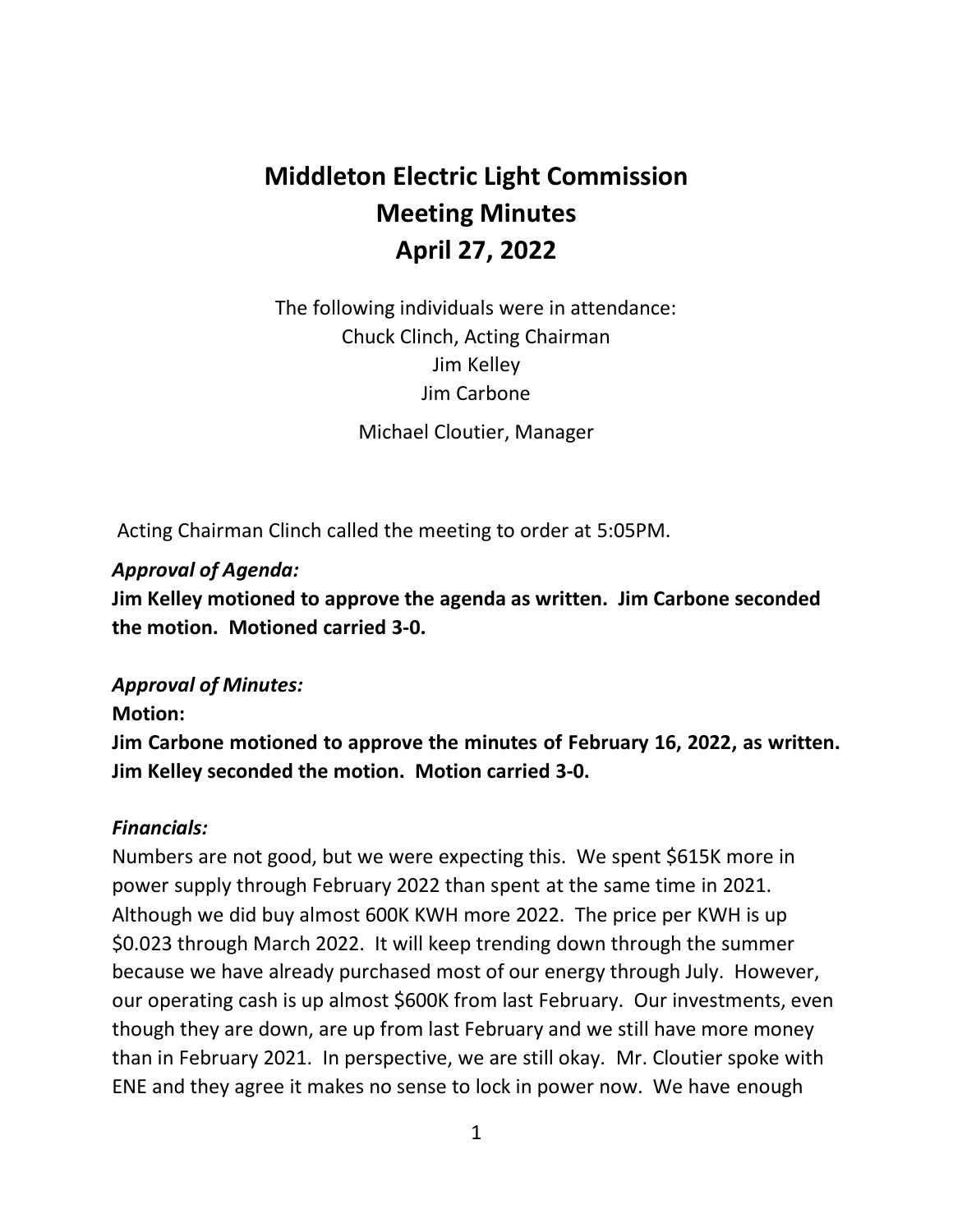money to get through this trend as we are in a good cash position because of our previous responsible use of funds.

#### *Manager's Report:*

 Rail trail is still progressing. MIRTA has marked off the parking lot at the trail on Essex Street. They had Kenny look at it to make sure it was acceptable. The fences have been installed at the different street crossings of the trail. MIRTA gave hats to the Commissioners. The trees we planted along Maple Street between Liberty Street and Highland Road are in distress. Kenny is working with the DPW to try to save them. An Eagle Scout has undertaken a project to create a trail. It will be mounted on a rock near the Maple Street crossing. bronze plaque to commemorate the contributions MELD has made to the rail

 We hired an Essex Technical High School engineering student to work with Manole and David. He has been scanning the plans and old transformer cards to digitize them. At some point, he will be working with Manole on the GS Mapping system. He will also be helping with the meter change outs.

 We bought iPads for the crew. Some of the new uses will be as the before job tail iPad so they will be able to enter how many customers are out and it will go on our Sharepoint portal so other staff can see it. The crew is adapting to change, it is a learning curve. board safety briefing, stock lists and the outage reports. Everyone will have an

 Co-op has met twice since the last meeting. The tax identification number had to be resubmitted. They will be interviewing candidates for the CEO position.

 A 1996 Richardson's Dairy transformer is leaking. Kenny thinks he has the leak stopped temporarily. It has rotted away, so we are going to remove the pad and do the cleanup. There is a two-year lead time on transformers right now, but we fortunately had one available.